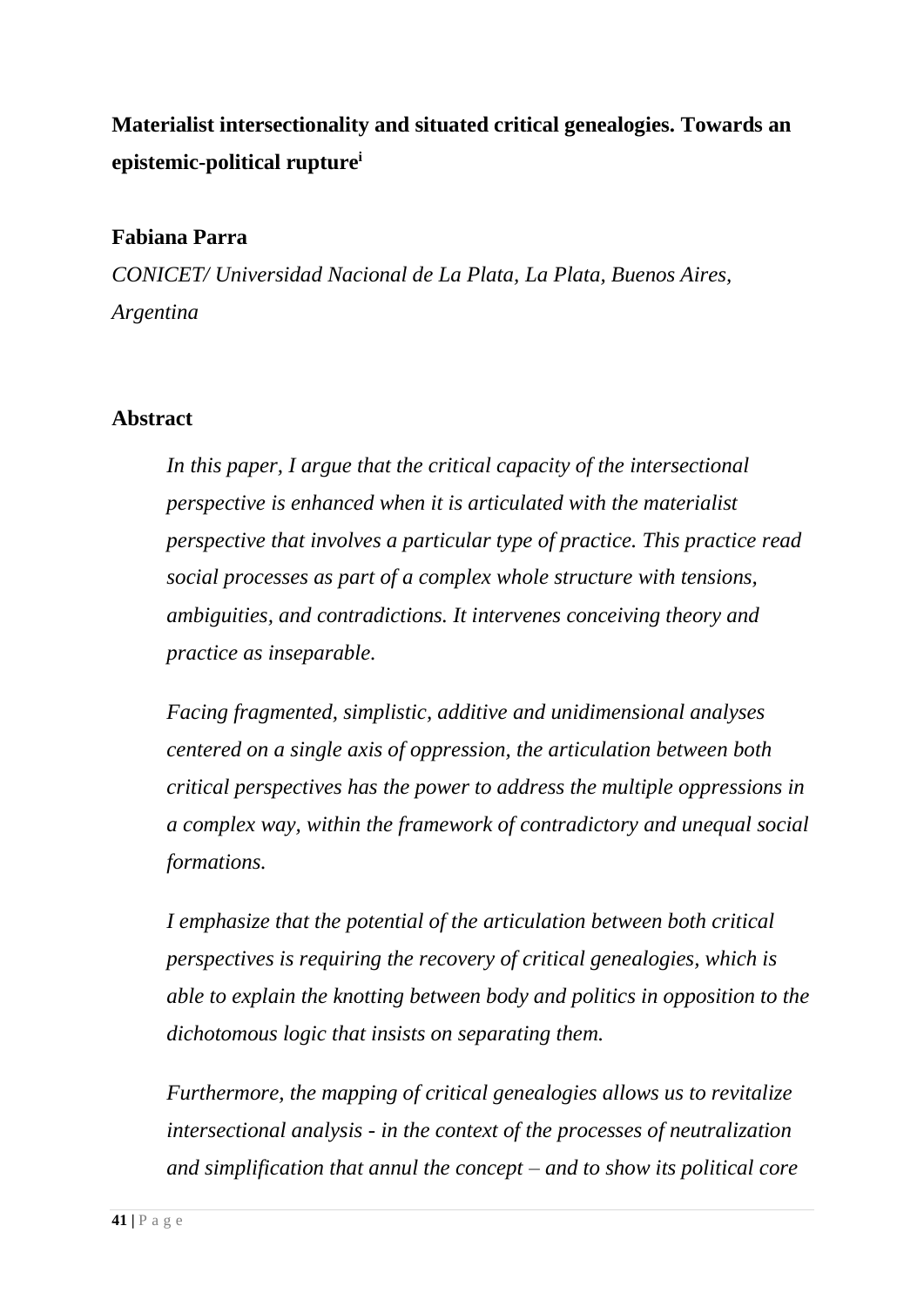*in the practical background. This challenge the deterministic readings that invalidate struggles and resistances; to move on to the epistemic and political recognition of the knowledge produced from the margins.*

**Keywords:** *genealogies, activism, inequality, praxis, criticism*

# **Introduction**

This paper aims to contribute to the question of how to address in a complex, critical, and situated way – in the border space between academia and activism, because the theoretical production is subject to the hegemonic canons of knowledge – the intertwining of oppressions, discriminations, and exclusions, as well as privileges, resistances, and alternative agencies. I will argue the need to carry out an *intersectional* praxis that implies the articulation between intersectionality as a critical approach of multidimensional, relational, dynamic analysis and the *materialist perspective.* This involves a particular type of reading of social processes as part of a complex whole structure articulated with tensions, ambiguities, and contradictions. It intervenes from the inseparable link between theory and practice.

It is due to this that the term I use in the title of the paper is "materialist intersectionality "that implies the articulation between intersectionality as a critical approach to analysis and the materialist perspective that involves a particular type of epistemology. And the proposal to trace critical and situated genealogies responds to the need to specify, historicize, and situate intersectionality, by facing the diagnoses of simplification and unrestricted massification of this concept – similar to what happens with concepts such as "care", "feminism", "gender perspective", "deconstruction", among others. In this sense, critical and situated genealogies make it possible to recover both the practical and political core of the concept, as well as its complex core. The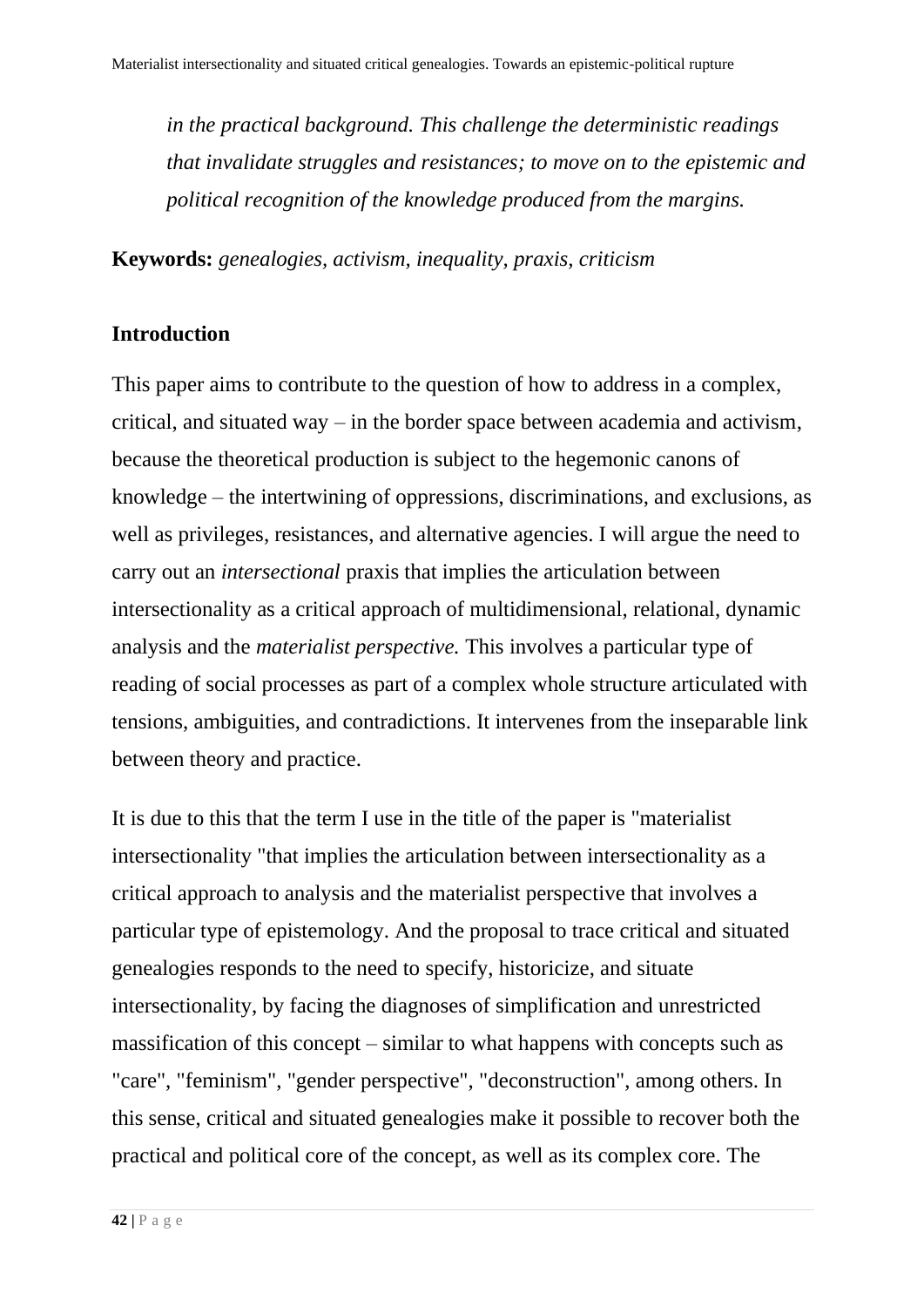notion of genealogy is understood in this framework of analysis as a method of archeological reconstruction that allows destabilizing what is perceived as immobile and static (Foucault, 1980; Owen, 1995).

I will show that, contrary to simplistic analyses of reality, focused only on oppression and on a single axis of oppression – as occurs with the analysis of identity politics – intersectionality is an integral approach to the overdetermined contradictions that are part of a complex framework in which power relations are interwoven. I am interested in exploring the specific mechanisms through which differential effects of subjection, exclusion, epistemic and political erasure are produced; but also, spaces of privilege, resistance, and alternative agencies. To do this, I propose to address the questions of Collins, 2017; Combahee River, 1988; Davis, 1981, among others.

This work is circumscribed in a greater purpose that consists in directing intersectional praxis that breaks with the excluding centrisms that structure hierarchies and inequalities. The work aims to abolish all forms of domination, by understanding that to achieve this it is essential to target the matrix from which multiple oppressions are produced. Thus, this paper proposes not to prioritize the resolution of one and the reinforcement of others - a political strategy limited by its partial nature and for not disrupting privileges - which have a central status in the whole interplay of power relations.

# **Can we break with the dichotomous, hierarchical, and excluding logic?**

This proposal starts from a problematic diagnosis that is linked to the growing processes of political neutralization in academia where a series of practices and habitus have been naturalized (Bourdieu & Wacquant, 2013; Ciriza, 2015). Examples are the use of an encrypted language, hyper specialization, encyclopedism, and the use of merely formalized concepts adapted to the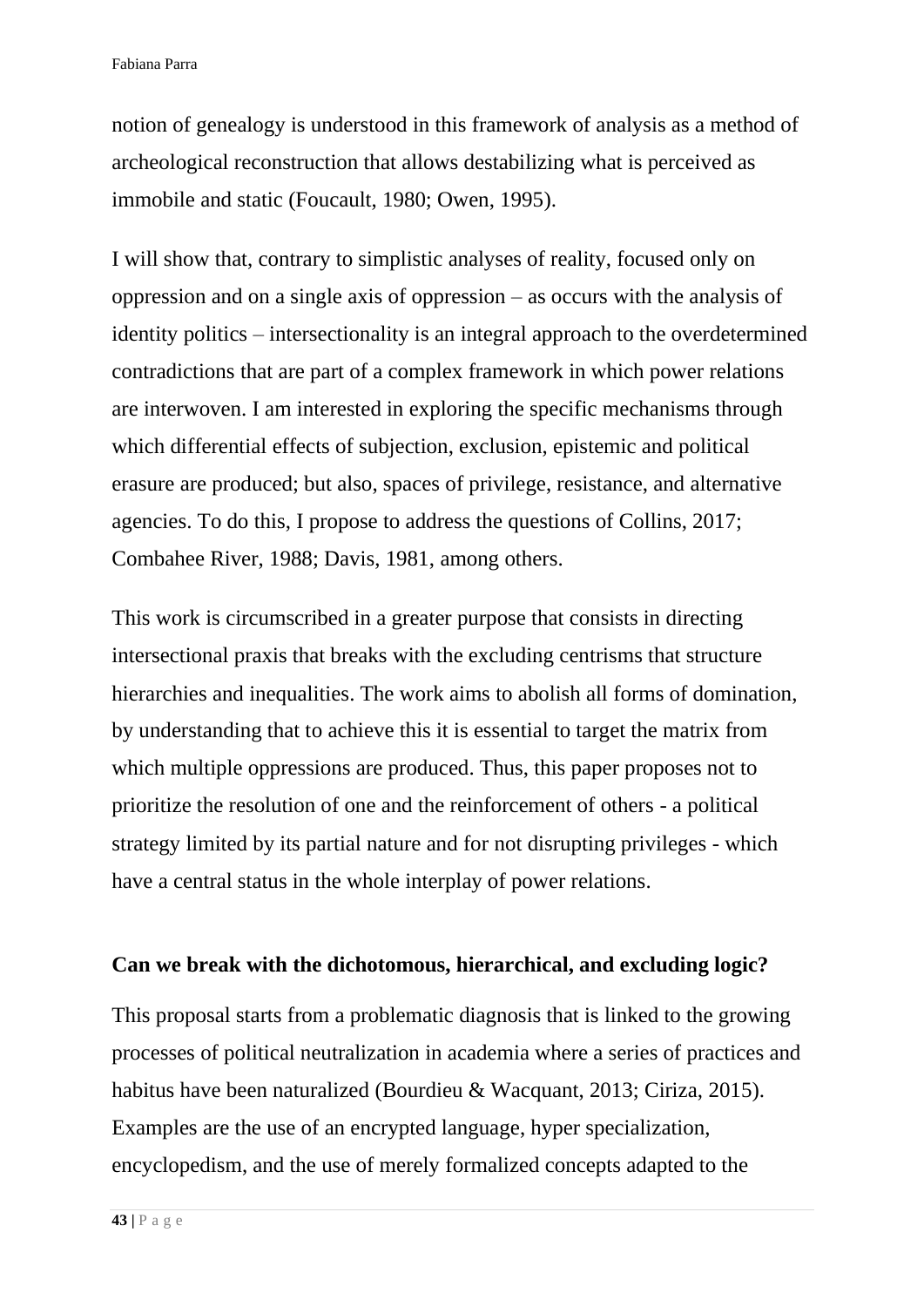parameters of objectivity and ubiquity of modern science. I focus on this habitus to show that the unrestricted adoption of a thesis or a term without theoretical or historical precisions has depoliticizing and simplifying the effects that reinforce an excluding binary scheme that insists on separating theory from practice and mind from body. Bell hooks observed this disembodiment in the following way:

It is evident that one of the many uses of theory in academic locations is in the production of an intellectual class hierarchy where the only work deemed truly theoretical is work that is highly abstract, jargonistic, difficult to read, and containing obscure references (hooks, 1994, p. 64).

Aurora Levinas Morales (2001) in "Intelectual orgánica certificada" (Certified Organic Intellectual) shares this diagnosis concerning certain institutionalized feminism that is abstracted from its activist roots, which makes it less and less acceptable to speak in a comprehensible way. This criticism is in continuity with what decolonial feminists such as Ochy Curiel and Yuderkis Espinosa Miñoso call the process of *oenegizacion* (ONG)and depoliticization of feminism, where slogans and broadly inclusive slogans abound but without concrete actions and decisions for their effective achievement. Sara Ahmed (2012) and Jennifer Nash (2010) speak of a current "fetishization of intersectionality" and Kathy Davis (2008: 67) describes it as a "fashionable neologism", warning of the danger of reducing it to an uncritical and rigid proposal to the detriment of its dynamic, political and transformative character (Cf. Goikoetxea, 2017: 75).

From my perspective, intersectionality has limitations, challenges, and tensions that have not been rigorously evaluated, mainly linked to the dichotomy between the theory and the practice. In the case of academic and institutionalized policies, they have taken the precise form of *"politically correct*" slogans or of "half-hearted inclusion" (Anzaldúa, 2016) which, by cloaking exclusionary practices with the idea of inclusion, hinder the task of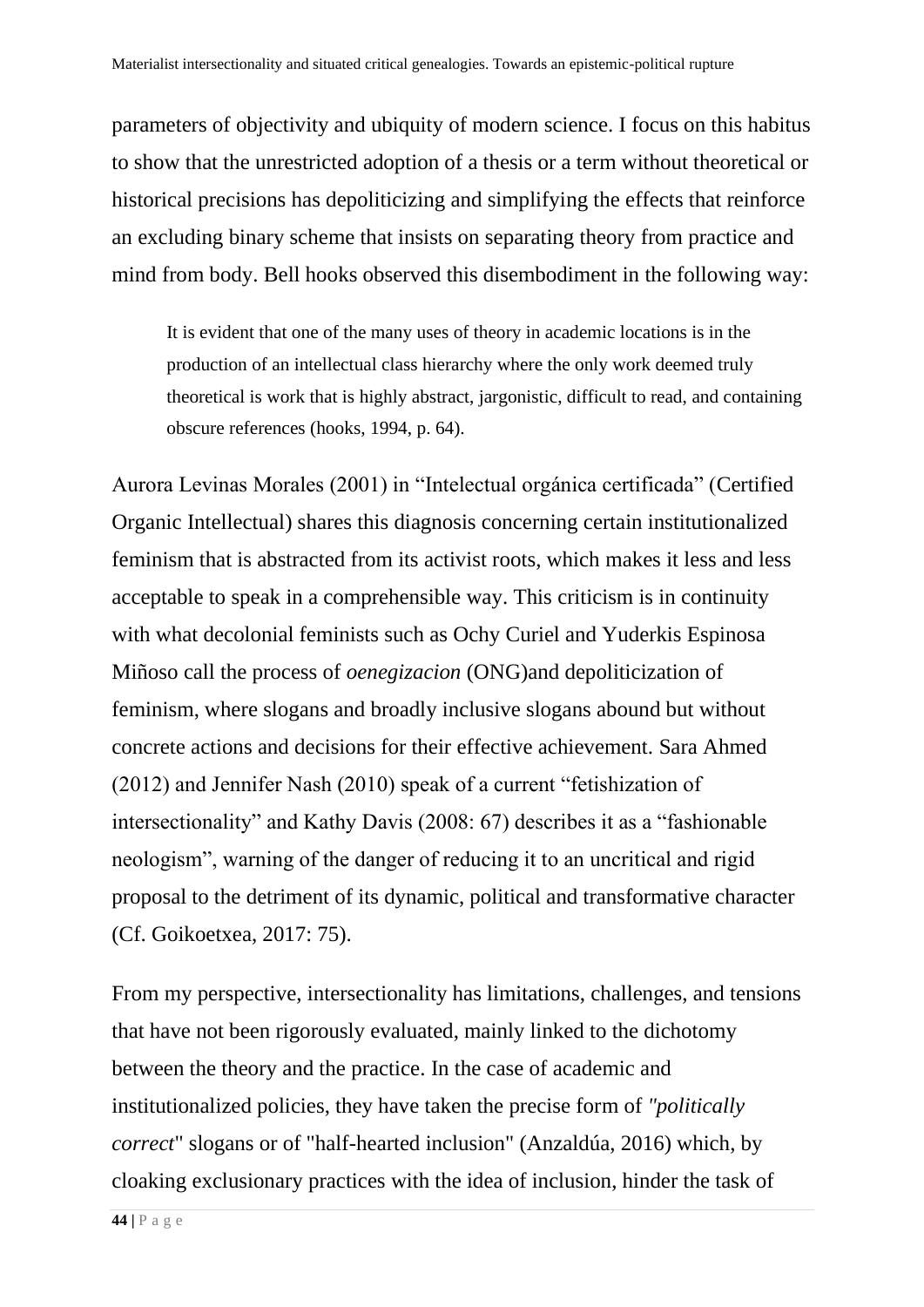advancing in the eradication of violence, constituting this way an epistemological and political obstacle.

For Sarah Ahmed (2018), this is a distinctive feature of university institutional politics whose bureaucracy creates "the secretary's secretary" to solve a problem of discrimination, which only lengthens its resolution. This is why formalizations operate as attenuators of complexity and as mere political decorations and florid gestures (Radi, 2019). Against this kind of "falsified inclusion" and in pursuit of advancing against inequalities and oppressions. Thus, it is necessary to program the disarticulation of the systems of power that produce the precariousness of our lives, and structural inequalities, while dialogue with emancipatory movements through discourses of equality and fraternity.

However, in a context of increasing standardization of institutional practices – that is: systematization, unification, and homologation (especially academic ones) – the intersectional perspective, due to its multidimensional, relational, and dynamic character, allows us to re-complex biased analyses. Promoting the recognition of, that subjectivities multiplicity, are complex and can simultaneously experience oppression and privilege, in opposition to the binary framework which conceives them monolithically good or bad, oppressors or oppressed, masters or slaves. Thus, it is not a matter of categorically separating the positions in the social structure – where there are multiple overdetermined instances (ideology, politics, economics) that are "relatively autonomous", coexist and are irreducible to each other. In this framework, the economic base, forming part of the conditions of existence of the material structure and exerting a specific effectiveness on the rest of the instances of the structure – nor of finding out which is the primary structure in the oppression of a group but of the complex interweaving of power relations that are co-constituted in the multiple *lived experiences* (Davis, 1981).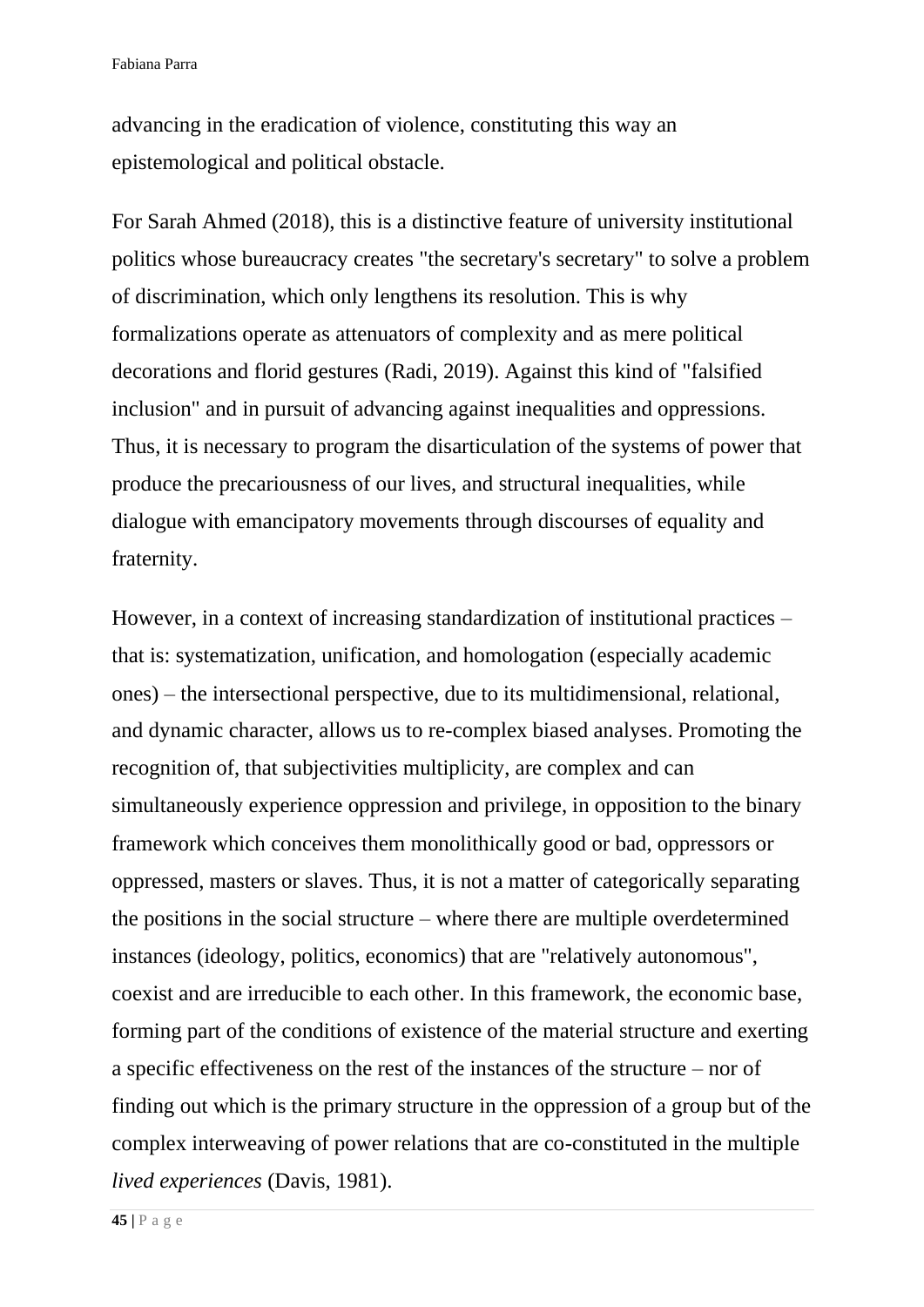The debate between Marxist feminists and materialist feminists in the 1960s and 1970s about the status of domestic work, and subsidiarily, on which structure was of oppression and subordination of women, cannot be understood upon if it is posed in dichotomous and hierarchical terms (Arruzza, 2010; Federici, 2010). However, it can be traced back if the problem is inscribed in a new terrain, that of the interweaving of different structures of domination within the framework of social formations, complex, contradictory, structured, and overdetermined by different instances of social differentiation.

In the new framework, it is possible to move towards a complex, multidimensional, dynamic, and relational approach to structural inequalities and different forms of oppression. For example, examining gender oppression in relation to other inequalities makes it possible to see that it is a double problem and gives rise to a new issue: which women are we talking about?

The issue directly involves the problem of universalizing the point of view of some women with privileges of race, class, and sexuality; a problem that for decades has been warned from the margins of hegemonic white feminism by focusing on the experience of oppression suffered by an "archetypal woman" (de Lauretis, 1993) which cannot see that multiple oppressions exist as the effect of a simultaneous interweaving of instances of social differentiation.

This complexity also makes it possible to understand that the liberation of one sector does not imply the oppression of another; rather, it is a matter of abolishing the very relations of domination to break with the infinite circularity of violence (Lorde, 1988). For her part, Patricia Hill Collins, an Afrodescendant sociologist and activist, has the main objective of confronting the multiple oppressions of race, gender and class that black women go through, either symbolically or physically, seeking to establish ties between these women who based on their individual experiences can generate a collective conscience.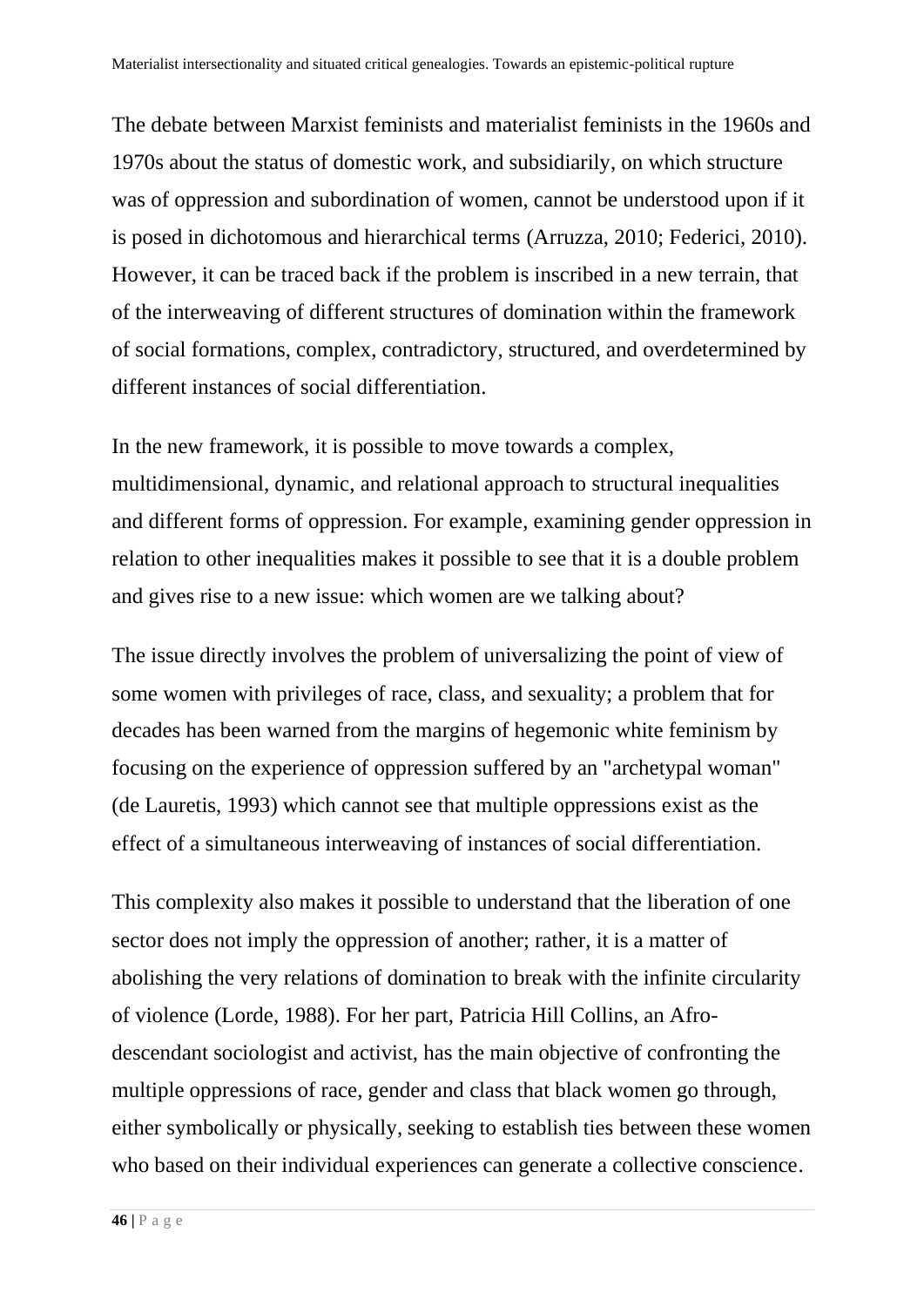The central status that the construction of political alliances between disadvantaged sectors takes in the framework of black feminist thought (Hill Collins, 2000), as well as the recognition that the liberation of one sector can never imply the oppression of another, constitutes a political strategy that overcomes the limitations of practices that merely seek to reverse the roles between oppressor and oppressed.

Taking up criticisms of decolonial theory and materialist philosophy to modern rationalism and solipsism (Lugones, 2008), I argue that the neutralization and disembodiment of knowledge have its roots on the ontological dualism of hegemonic modern philosophy that separates mind from body, as occurs with idealistic philosophies where the reality of thought is hierarchized to the detriment of corporal naturalization (see Grosfoguel, 2013).The latter is homologated with nature with which share the same physical laws as inert matter, in analogy with the object-machine (Parra, 2021). In this framework, a binary, dichotomous and hierarchical logic underlies, which is structured from a Center-One and excludes, assimilates, and denies the *margin*, which is displaced to the zone of "non-being".

Hegemonic modern science – born in the sixteenth century from male subjects with privileges of class, race, sexuality – establishes parameters of inclusion according to scientistic assumptions (which are essentialist, speciesist, biologist, and ableist) that seek to generalize thought and formalize experiences. In this sense, different Afro-descendant authors have started from the analysis of political practices as a basis for the construction of knowledge in the academy, taking up the proposal of the "point of view" from critical feminist epistemology – which brings together white North-centric authors such as Donna Haraway, Sandra Harding, Nancy Harstock – to question the standardized forms of knowledge production within the framework of a modern Eurocentric logic, allowing us to glimpse how race, gender and class are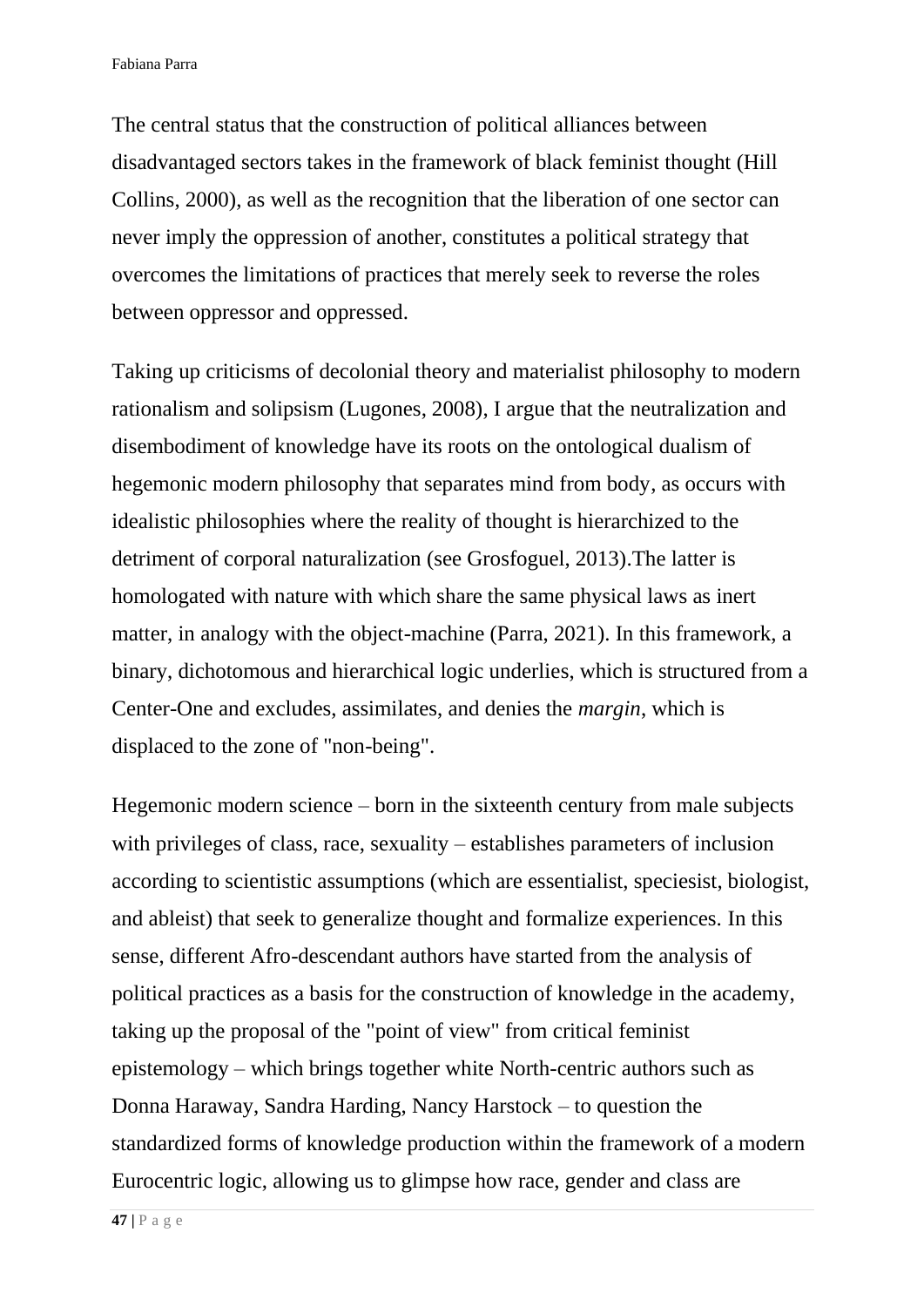intertwined within the power matrix in the social order. Faced with the ideal of objectivity of knowledge produced by disembodied, asexual beings, without marks of racialization on their skin, the notion of *situated knowledge* of feminist epistemology – critical of the androcentrism of the sciences – allows us to understand the embodied nature of every point of view, and to understand that it is our situation, our situationality that enables us to 'see' in a certain way since it is immersed in "the landscape in which we live", as Silvia Rivera Cusicanqui (2010) argues.

Just as the conceptualization of the *margin* has been central as a metaphor of a place of subalternity in relation to the center, which claims this last position as privileged in epistemic terms to build knowledge that integrates experiences and perspectives that can only be hold from that *locus* of enunciation. And in political terms, that can become a place of resistance because of its practical, and not "merely conceptual" character (hooks, 2004).

Now, I emphasized that modern rationalism is a "hegemonic" philosophical tendency, but other tendencies also existed and resisted, such as the aforementioned "subway materialist current" proposed by Spinoza's ontological monism, a powerful trend which think the politicization of affects; the knotting between body and politics, the material power of "the imaginary" and of ideology to direct our practices, *habitus*, and mold our desires.

In previous research I have focused on one of the derivations of this framework, which is linked to the materiality of ideological discourses, in those whose representations have served to legitimize practices of exclusion within the framework of the capitalist and colonial project (Parra, 2020). The ideological discourses hide assumptions that serve to specify practices of physical, symbolic, and psychological violence, among others. In this direction I rescue, for example, the perspective of Silvia Federici (2010) who analyzes how the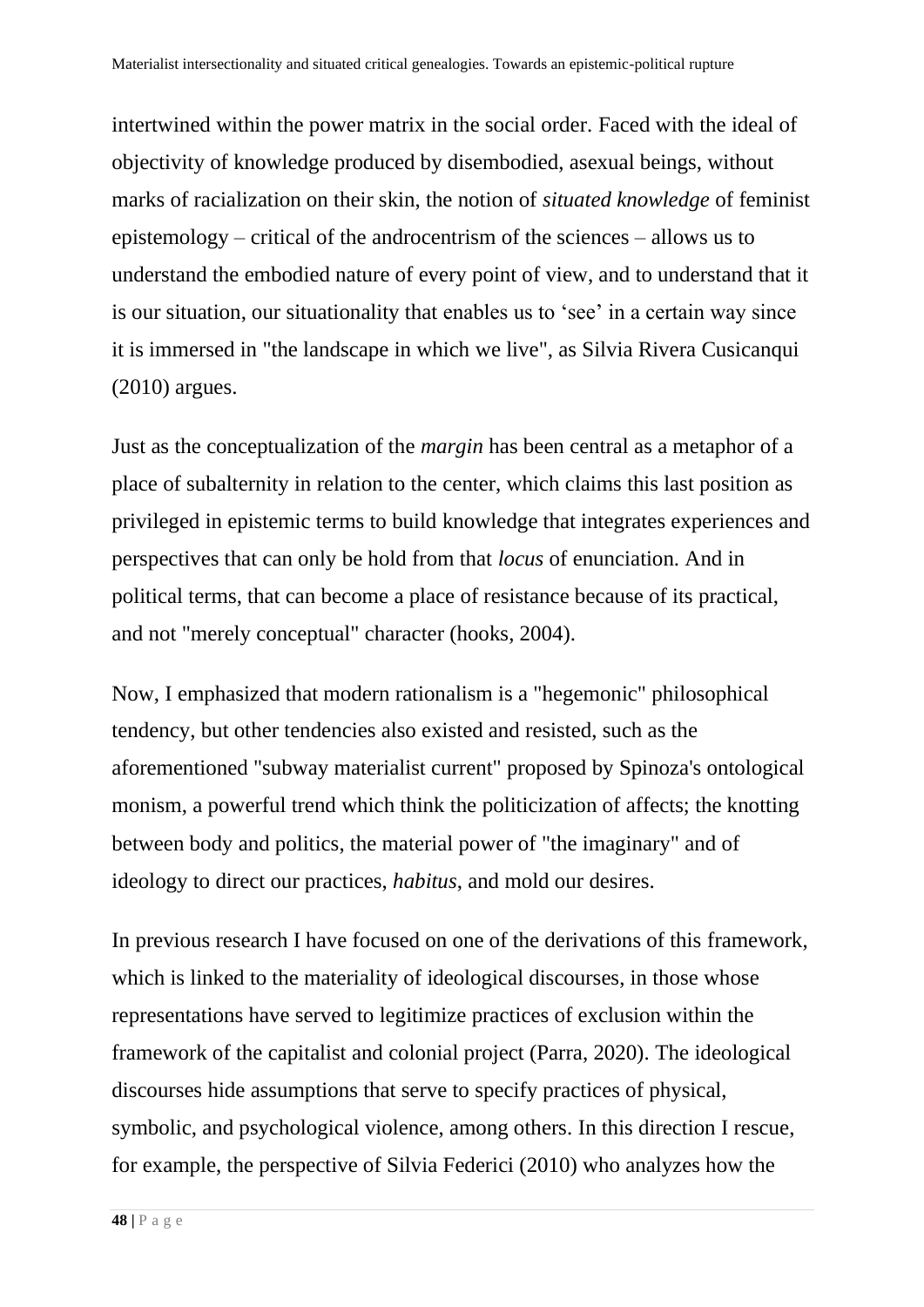discourses that represent women as witches, "bestially sexual", "not very rational" create an ideological climate to endorse one of the greatest epistemicides and sexocides in history: the killing of witches during the period of transition from feudalism to capitalism. Symptomatically, once the capitalist system is in place, these discourses change and present women as "sweet", "capable of appeasing men", "moderate".

Similarly, Moira Millán (2011) points out that the assimilation of "the barbarian, ugly and savage" with "the indigenous" configure a collective unconscious that has made possible a process of *forclusion* that consists of denying what is "already denied": the indigenous roots. This is manifested in the deeply rooted and little-questioned idea according to which in Argentina "we are all descendants of white European immigrants"ii.

Millán argues that Mapuche women have been the most harmed in the colonization process, even making them "look at themselves with the blinders of the conqueror"(Millán, 2011, p. 118), as an effect of the process of introjection of the racist and dominant pattern that is also part of the "lived experience of the black" narrated in first person by Frantz Fanon (1962). This shows that capitalism and colonialism are integral and permeate all dimensions of life and this imply the naturalization of excluding thought structures.

According to Millán, the erasure of Mapuche women from hegemonic narratives occurs as an effect of a pact between official historians and Mapuche men who appear as "leaders" in modern history, which distorts the way in which the Mapuche community was organized before the Spanish invasion and makes invisible the status of Mapuche women leaders, powerful *weichafes*.

By articulating the processes of epistemic denial with material processes of annihilation of otherness, it is possible to understand that from the concrete fact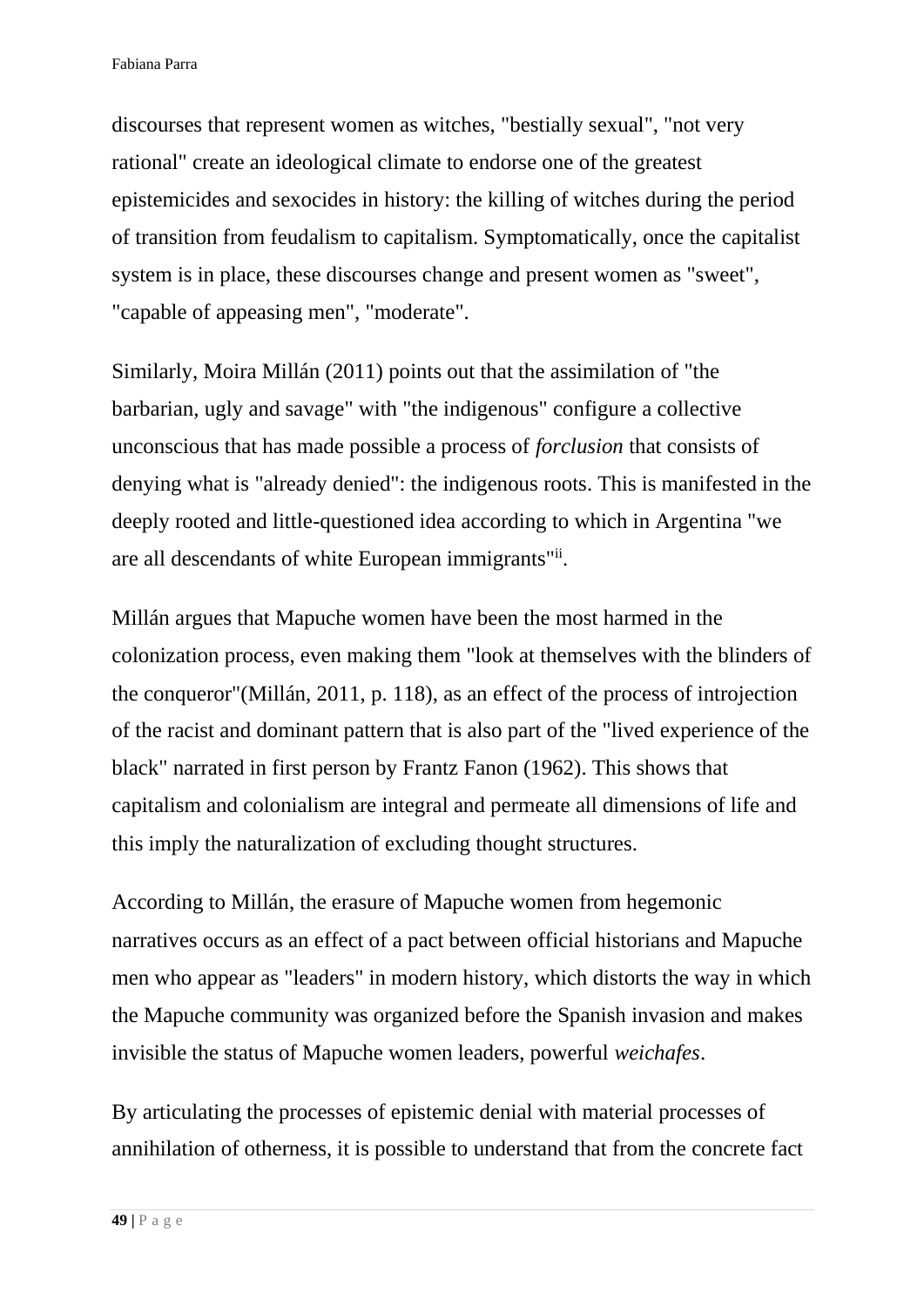of the misnamed "Conquest of the Desert" (1878-1885) the denial of the Mapuche women as political and epistemic subjects takes place. In this line, for Ramón Grosfoguel (2013), it was due to genocides/epistemicides in the sixteenth century that non-Western worldviews were suppressed, and hegemonic modern Western thought was universalized.

### **The materialist and symptomatic reading**

The symptomatic and critical reading – coming from a materialist tradition of the "subway" type – is a privileged strategy to "widen the point of view". To do this without simplifying the analysis, since what this seeks is to read the complex structure whole as one reads nature, with its absences, gaps and symptomatic silences. This follows the Spinozian proposal of reading the Scriptures from what it lacks, from what lapses, forgetfulness, and discontinuities say, which raise the problematic absent-present through these symptoms (Pavón Cuellar, 2019).

Following this reading protocol, I will attend to the erasure of the epistemic and political agency of certain subjects – which the philosopher Moira Pérez (2019) explores under the concept of epistemic violence – and whose manifest themselves through the negation of productions from the margin, the neutralization of critical perspectives and the homogenization of thought.

In this sense, I will take up again the criticisms already made of the epistemic privilege of hegemonic currents, starting with the questioning of the decolonial and postcolonial critique of the excluding Eurocentric canon; the questioning of the feminist epistemology critical of androcentrism; and the decolonial feminist critique of an excluding feminist reason, with racist and biologist biases. how the epistemic privilege of certain hegemonic currents and theories is articulated with the systems of power, to advance in the questioning of what epistemic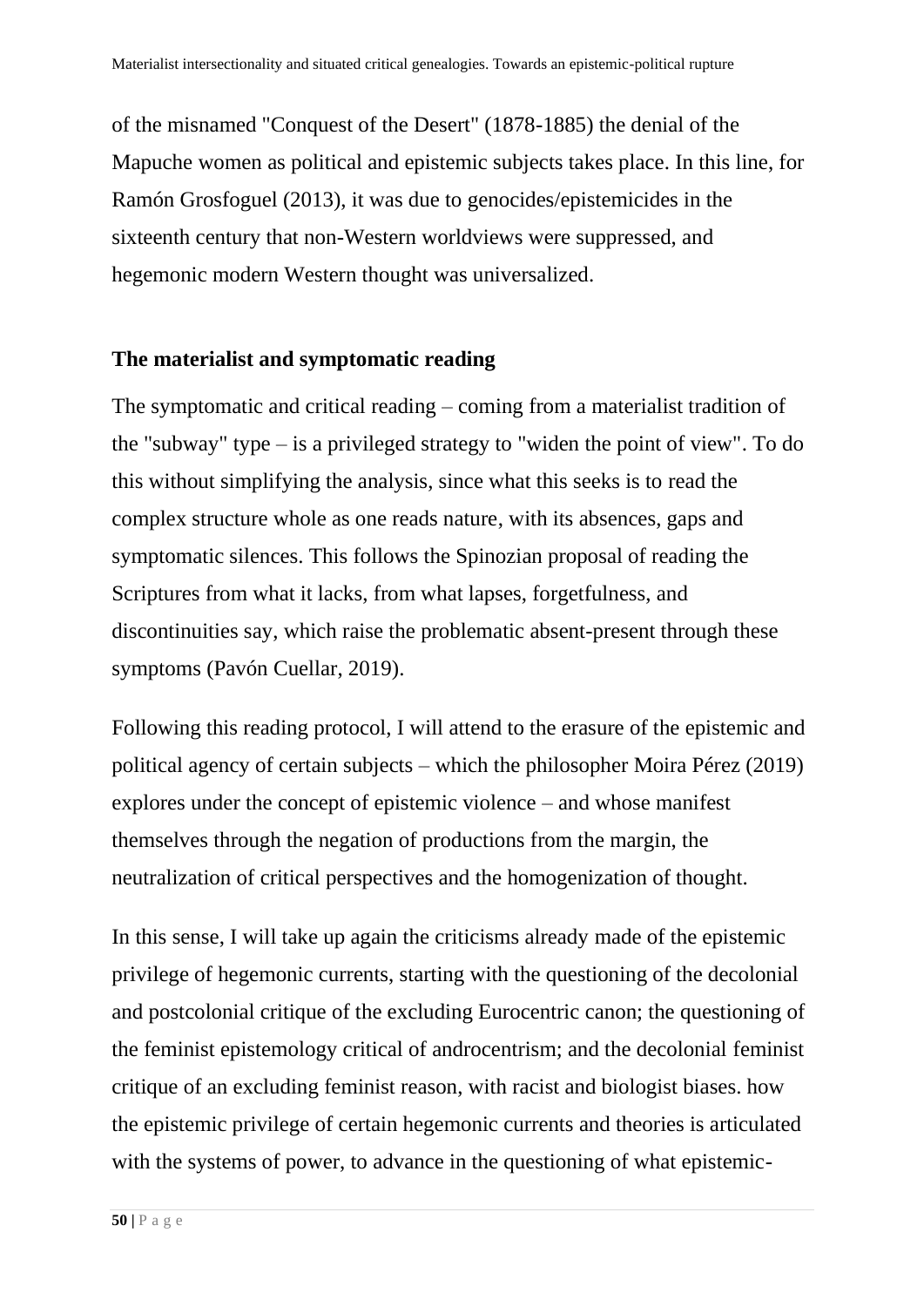political strategies and what alliances we need to disarticulate the matrix of exclusionary centered domination?

In this sense, the symptomatic reading is powerful to show the symptomatically silences of the modern Eurocentric philosophical canon, and the effects of the coloniality of knowledge; subsidiarily it allows to map the roots of "the Latin American" (Santiago Castro Gómez, 2019) and to question the unidirectional Center-periphery circuit of ideas.

Likewise, it is helpful to show, for example, within the feminist theory that hegemonic feminism universalized the experience of white women in our region. In Argentina, this denial of differences was expressed, for example, in 33 years of ethnocentrism in the National Women's Encounters, whose ethnocentrism and ethno-nationalism is manifested in the refusal to adopt an inclusive, multinational, and multiethnic policy. The name of that organization was changed to a more inclusive name only in 2019. This racist bias and the focus on the point of view of an "archetypal woman" (de Lauretis, 1993) prevents it from considering that women's experiences are multiple and depend on different trajectories, factors, and intertwining structures.

Something that is impossible to see from what Yuderkis Espinosa Miñoso (2019) calls a Eurocentered and modern feminist reason that is structured on a dichotomous and binary excluding logic. This Eurocentered feminist reason discursively colonizes (Mohanty, 2008a) feminisms in our region through the imposition of concepts, theories, and problems produced from a hegemonic western position, and with the complicity of hegemonic feminists from the south because of the transversality of coloniality in the whole world, which has had as an effect, among other issues, that "third world women are represented as objects and not as subjects of their own history and particular experiences" (Mohanty, 2008b).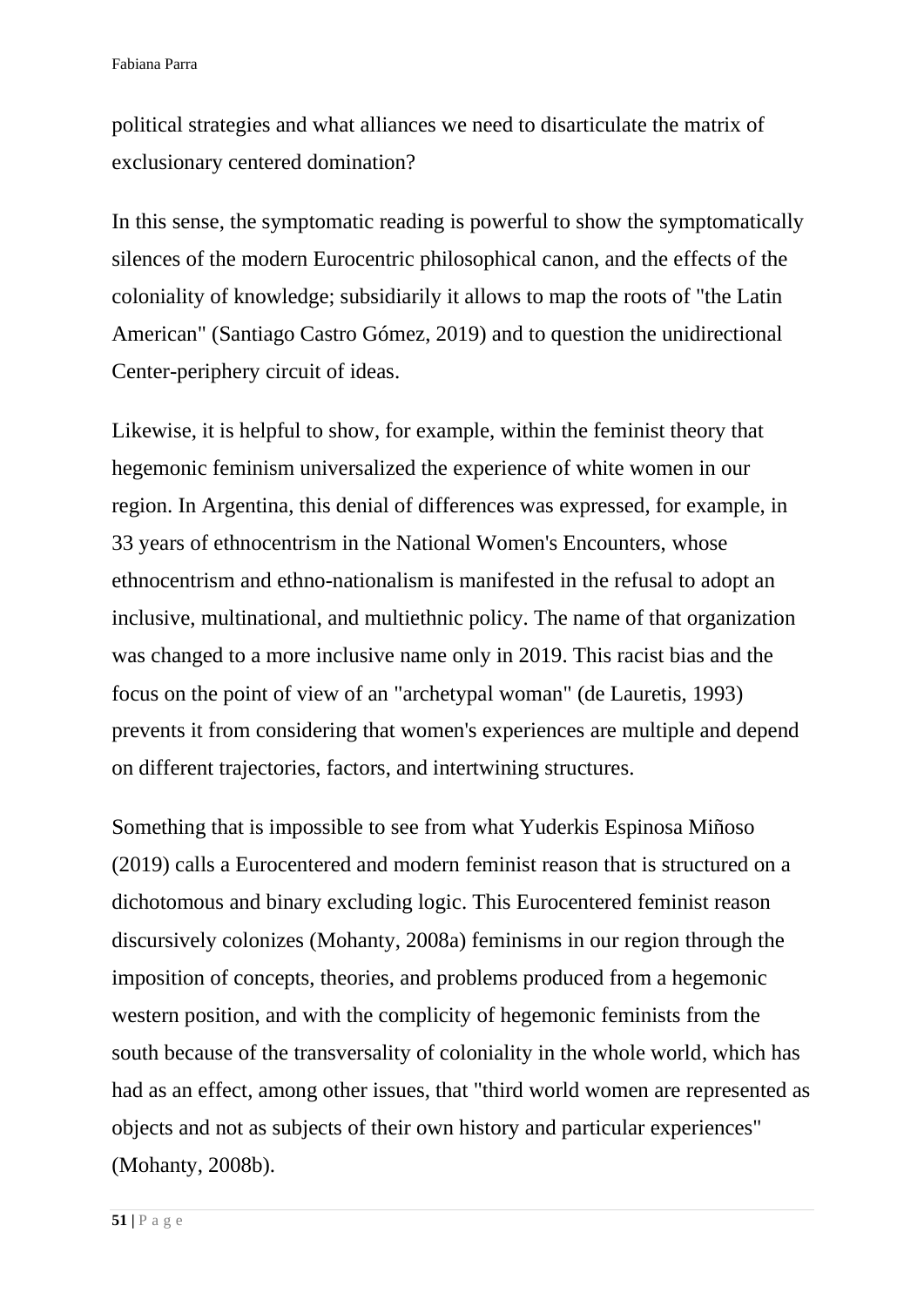The materialist lecture is powerful in promoting displacements 'from the center to the margins'. Macarena Marey in her intervention on the anniversary of the Paris Commune pointed out the importance of constituting multiple centers<sup>iii</sup>, by not merely inverting the relation of domination because it implies sharpening the gaze, but by refining the listening in order to make room for the "apalabramiento" of those who have been silenced and the "embodiment" of the different experiences and histories of resistance that are at the roots of our theories and ideas.

Something like a *deep reading of signs* as proposed by Chela Sandoval, which implies a moving with others, a *collective moving* which produce a disruptive displacement with the exclusionary centrism capable of rising marginalized existences and alternative agencies to the hegemonic modern colonial capitalist hegemonic pattern. From a materialist perspective, this *pilgrimage* (Lugones, 2021) is assured because it is conceived that ideas and thoughts are irreducible to the materiality of acts and practices, which implies a demarcation with other positions and a materialist intervention.

Now, in the context of the diagnoses of hyperinflation and unrestricted expansion of intersectionality, I propose to make clarifications and a constant critique; since – as I have analyzed with respect to the concept of gender (Parra, 2021) – it is because of an uncritical massification that processes of subversion and conceptual appropriation are facilitated by sectors that use them politically for other purposes.

Regarding the loss of political value of critical perspectives, I propose to recover their activist roots by tracing political genealogies.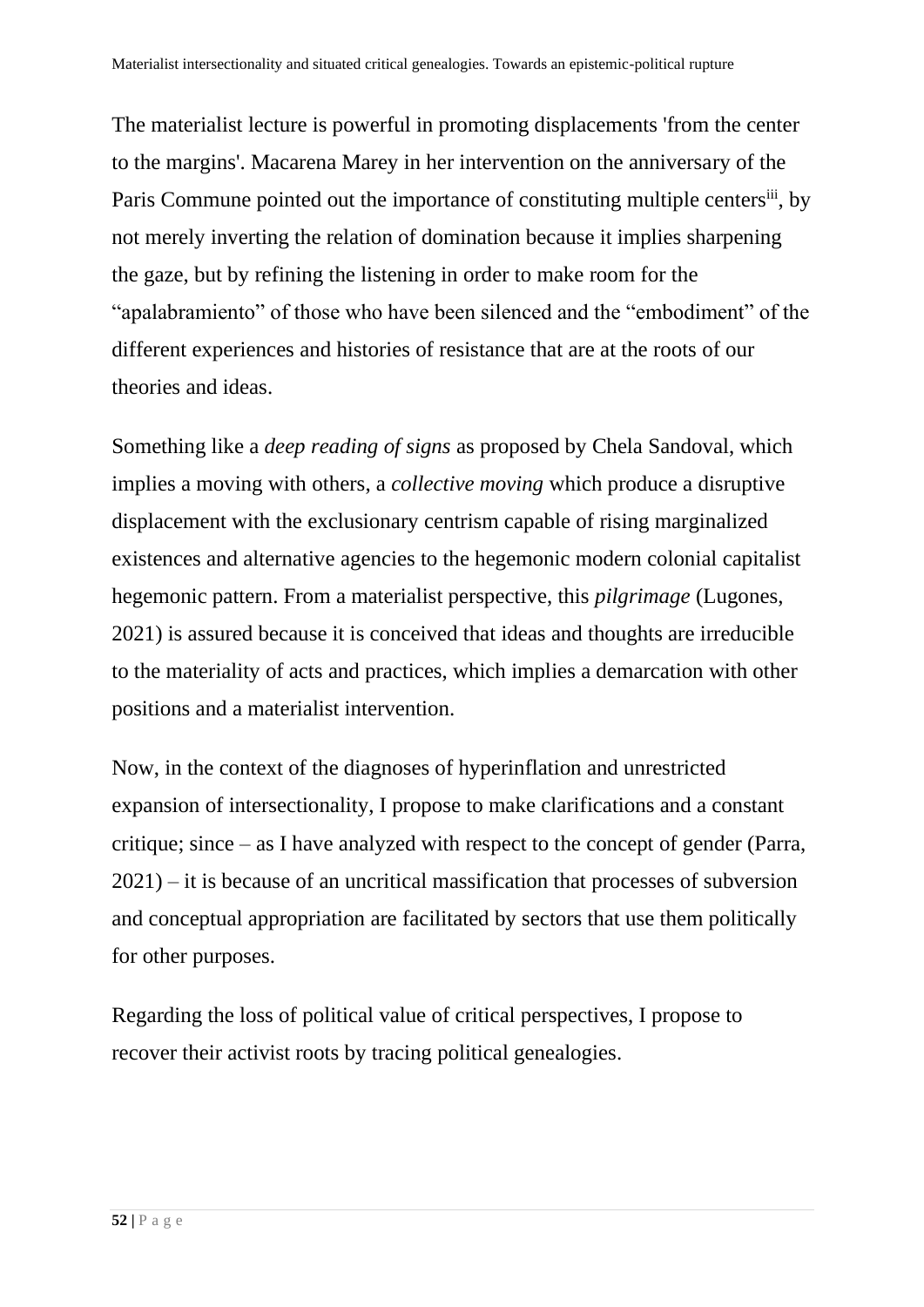# **Critical and situated genealogies**

The work of constructing a genealogy goes beyond identifying in the past the traces of knowledge or perspective as Mara Viveros Vigoya states; but also examining how the different positions have emerged, analyzing their tensions and contradictions.

According to a genealogy that I recover, intersectionality has its roots in the praxis of black feminists of the 1960s and 1970s in the United States, who criticized the racist biases of hegemonic white feminism and the sexist bias of the civil movement for the rights of black people, taking into account the dynamic interactions between class, race, sexuality and gender (Manifesto of the *Combahee River Collective* [1977] 1988).

In the face of politics centered on the exclusion of identity approaches, experiences such as that of the Combahee River Collective propose articulation based on differences for the construction of political alliances, and the construction of a common politics (Gandarias Goikoetxea, 2017). Under this reading, it is possible to understand the praxis of black feminists as an example of political intersectionality, that is, as a political tool for the construction of alliances, and to see differences not as a reason for separation, "but to make them forces" (Lorde, 1988, p. 91). In this sense: "la interseccionalidad como herramienta para la articulación política –no de identidades estables y cerradas- sino de experiencias y de vulnerabilidad específicas que varían según el contexto y el tiempo" (intersectionality as a tool for political articulation –not of stable and closed identities- but of specific experiences and vulnerability that vary according to context and time) (Goikoetxea, 2017, p. 75).

According to my hypothesis, the intersectional perspective, which seeks to account for the simultaneous intersection and overlapping of systems of domination, is found in practice in the foundational demand of black feminists in the 1970s and 1980s, long before the concept was explicitly formulated in 1989.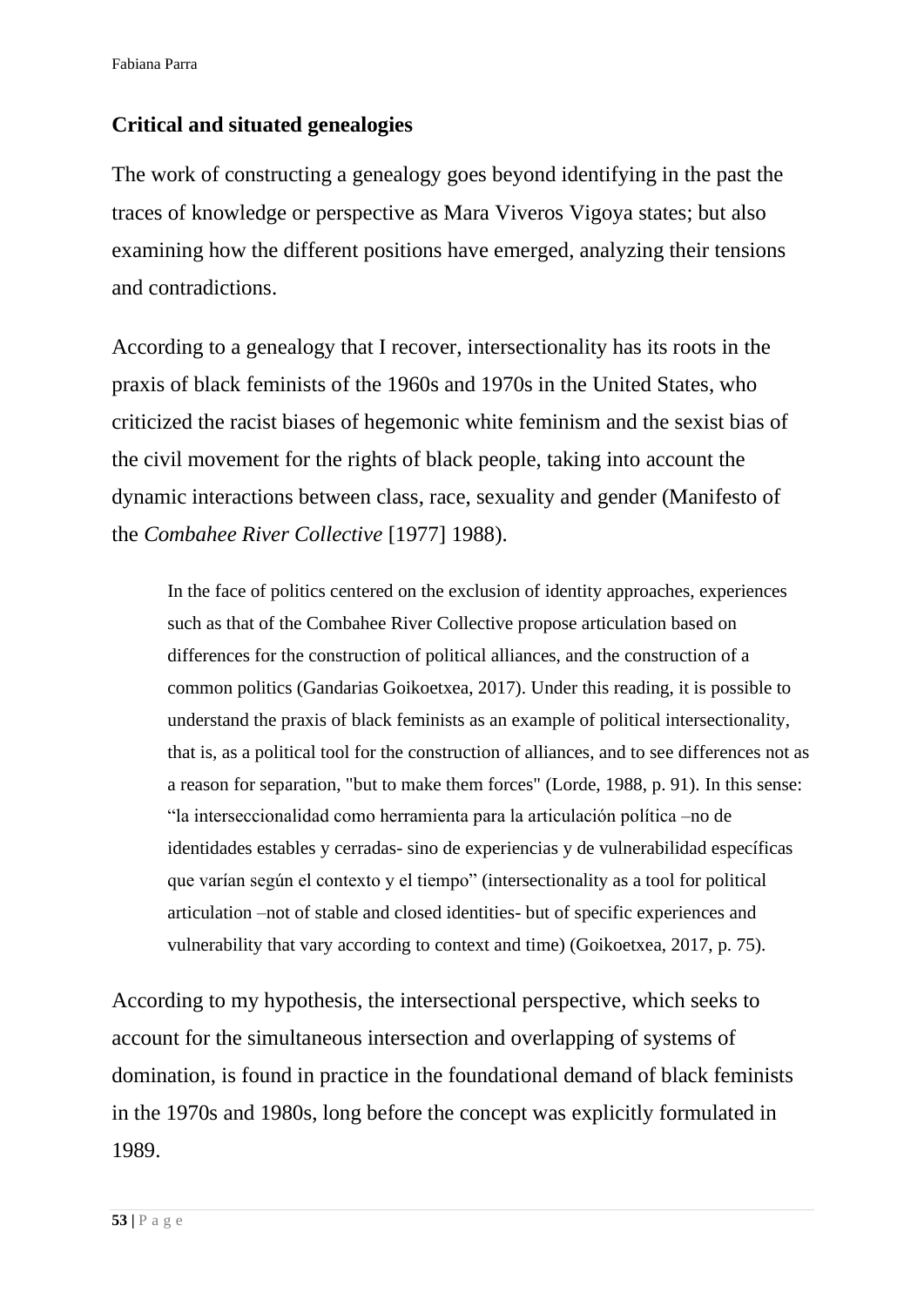African American lawyer Kimberlée Crenshaw proposed the concept of intersectionality after asserting that the reality of black women could not be explained separately on the basis of gender or race. Instead, acquiring an intersectional perspective would serve to observe "the various ways in which race and gender interact, and how they generate the multiple dimensions that shape Black women's experiences" (Crenshaw, 2012, p. 89).

Crenshaw formulated this term to address in the legal sphere the invisibility for the justice system of the existence of multiple forms of oppression faced by women workers of African descent at General Motors in the United States. From this specific case, she tried to generate concrete legal tools to make visible and combat violence and discrimination based on gender and race (Viveros Vigoya, 2016).

From this situation, she denounces the inadequacy of U.S. laws to address the multiple dimensions of oppression suffered by women of African descent. Crenshaw identifies that this inadequacy was linked to a one-dimensional approach (focusing on race discrimination). For Crenshaw, the separate treatment of race and gender discrimination as "mutually exclusive categories of experience and analysis" had problematic consequences for jurisprudence, feminist theory and anti-racist policies. Thus, she proposed to understand that "the intersection of racism and sexism in Black women's lives affects their lives in ways that cannot be fully understood by looking separately at the dimensions of race or gender" (Crenshaw, 2012, p. 89).

Even when intersectionality is explicitly formulated in the legal field, it is adopted and widely recognized by social sciences and feminist studies. However, since a few years ago, a series of phenomena correlate with the uncritical massification of the concept *of intersectionality* that is stabilized in the triad *sex - race - class*; and it has expanded without precision or theoretical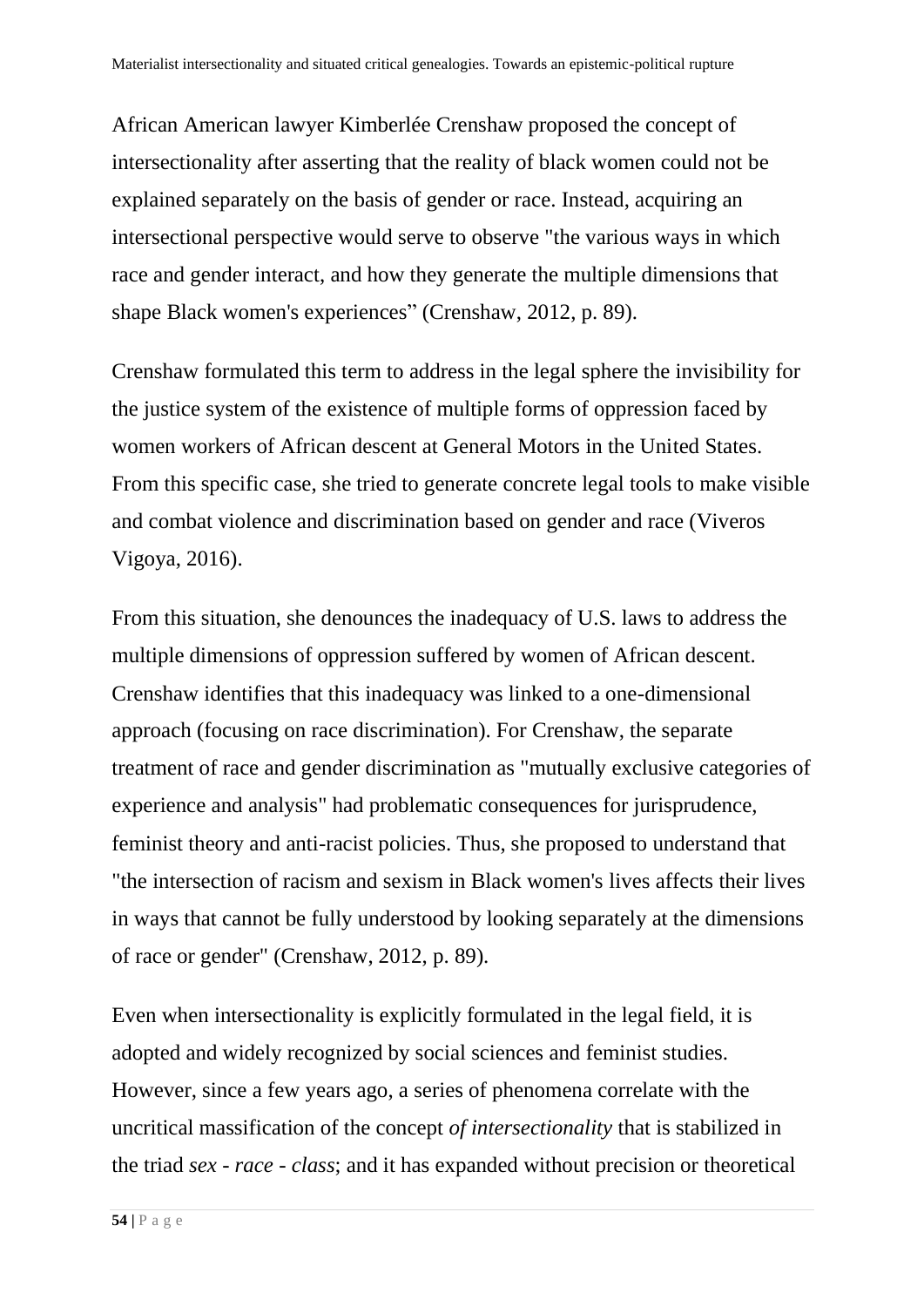rigor; as well as unevenly at the disciplinary and geopolitical level (La Barbera, 2016). Therefore, there is a need for further theoretical explorations and a transdisciplinary approach, it cannot be a single discipline or critical perspective that can address the different forms of domination, be it Marxism, feminism, decolonial theory, etc.

Tracing critical genealogies makes it possible not only to recomplex the notion by focusing on its complex and overdetermined character, but also to dislocate the separation between theory and practice by recovering its foundational struggles, which at the same time allow us to rethink the notion of subject from a scheme that goes beyond the determinist and reproductivist one.

This is not to subtract political and epistemic agencies. In this sense, while recognizing the violence, exclusion and structural oppression suffered by others is the beginning of a break (long, sustained and continued) with systematized and institutionalized inequality; it is important to weave networks and alliances outside any dualistic and paternalistic split in which "passive" and "vulnerable" sectors are "assisted"; and to move towards the full recognition of these subjects as epistemic, political and rights subjects.

Rage in the face of "other people's" pain is very powerful to disarticulate structural inequality and produce political subversion, but it must be coherent and integral, not focused on a single axis of oppression because it reinforces inequality, as Audre Lorde has taught us with her invitation to inhabit the house of difference.

Against the erasure of the differences of hegemonic white feminism, black feminist thinkers and activists consider the recognition of the differences between black and white fundamental for the survival of the feminist movement. In this sense, for example, Lorde argues that "as women we have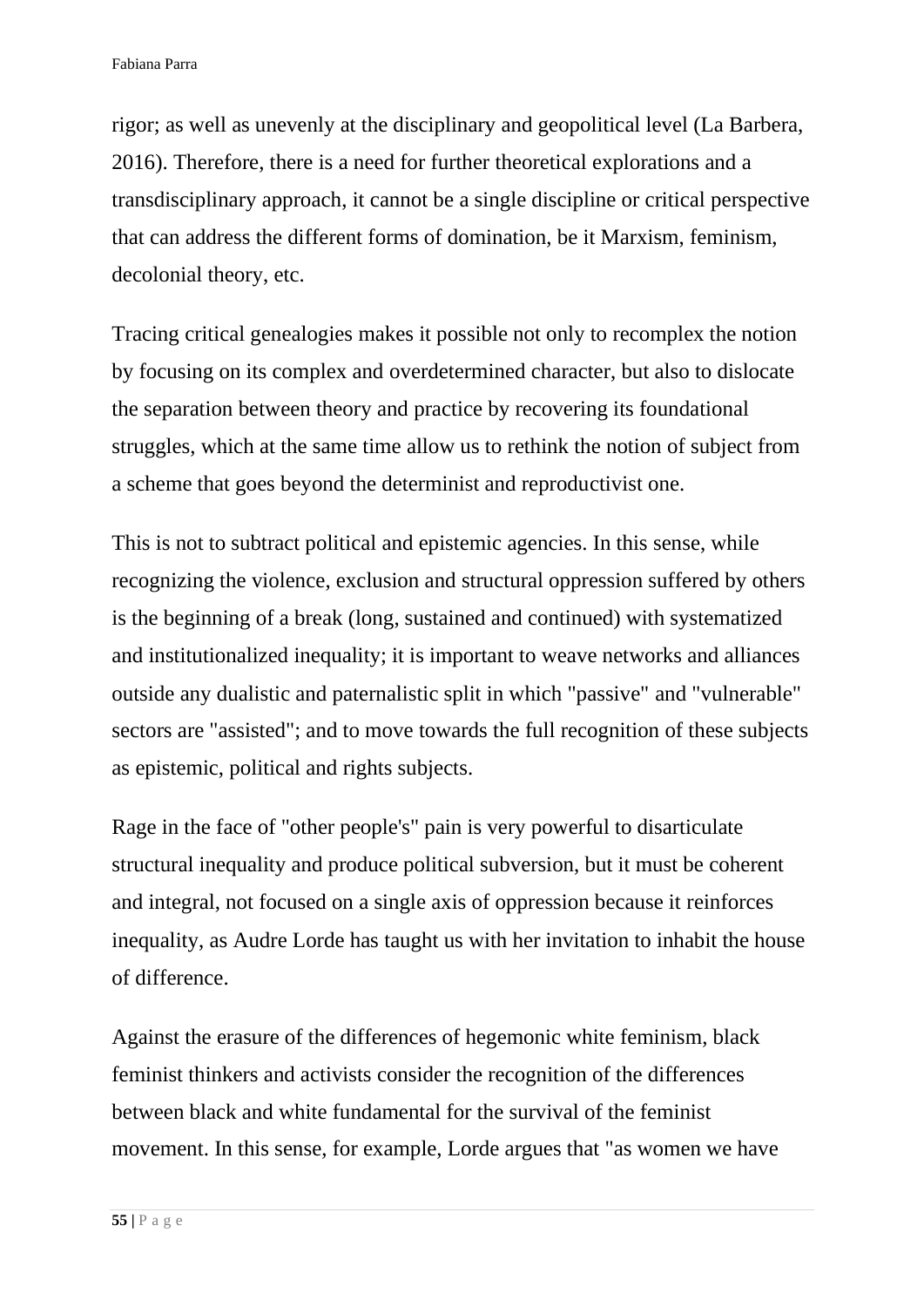been taught to ignore our differences, to see them as a cause for separation" (Lorde, 1988, p. 91). In the face of this, she proposes to learn to take our differences and make them forces to establish alliances and political articulations.

In this potential of not skimping on differences, but also seeking to understand the specific processes and mechanisms through which differences are established and defined, there lies the importance of articulating the intersectional perspective, not only as an analytical tool but also as a political one, together with a philosophical-materialist perspective.

# **Conclusions**

Throughout this paper I have argued the need to recomplex and repoliticize the intersectional perspective to address oppressions from its matrix of domination, attending to its specific material mechanisms. Subsidiarily, I argued to articulate the struggles towards a greater one: with the centrisms proper of binary and exclusionary logic of thought. I have argued that these centrisms are based on a hierarchical and exclusionary dichotomous categorical logic, typical of modern Western thought.

I have also shown that it is required not only to target oppression but also to address the spaces of privilege and hierarchies. In this framework, one of the most challenging tasks is to question one's own privileges and try to produce ascriptions and alliances in one's own spaces to subvert positions of privilege. Not only to seek to organize the spaces of the vulnerable sectors.

As well as to recover critical perspectives in a complex and historicized manner so that they do not lose heuristic and political value; nor suffer processes of subversion and appropriation by adverse sectors. To apply them politically in a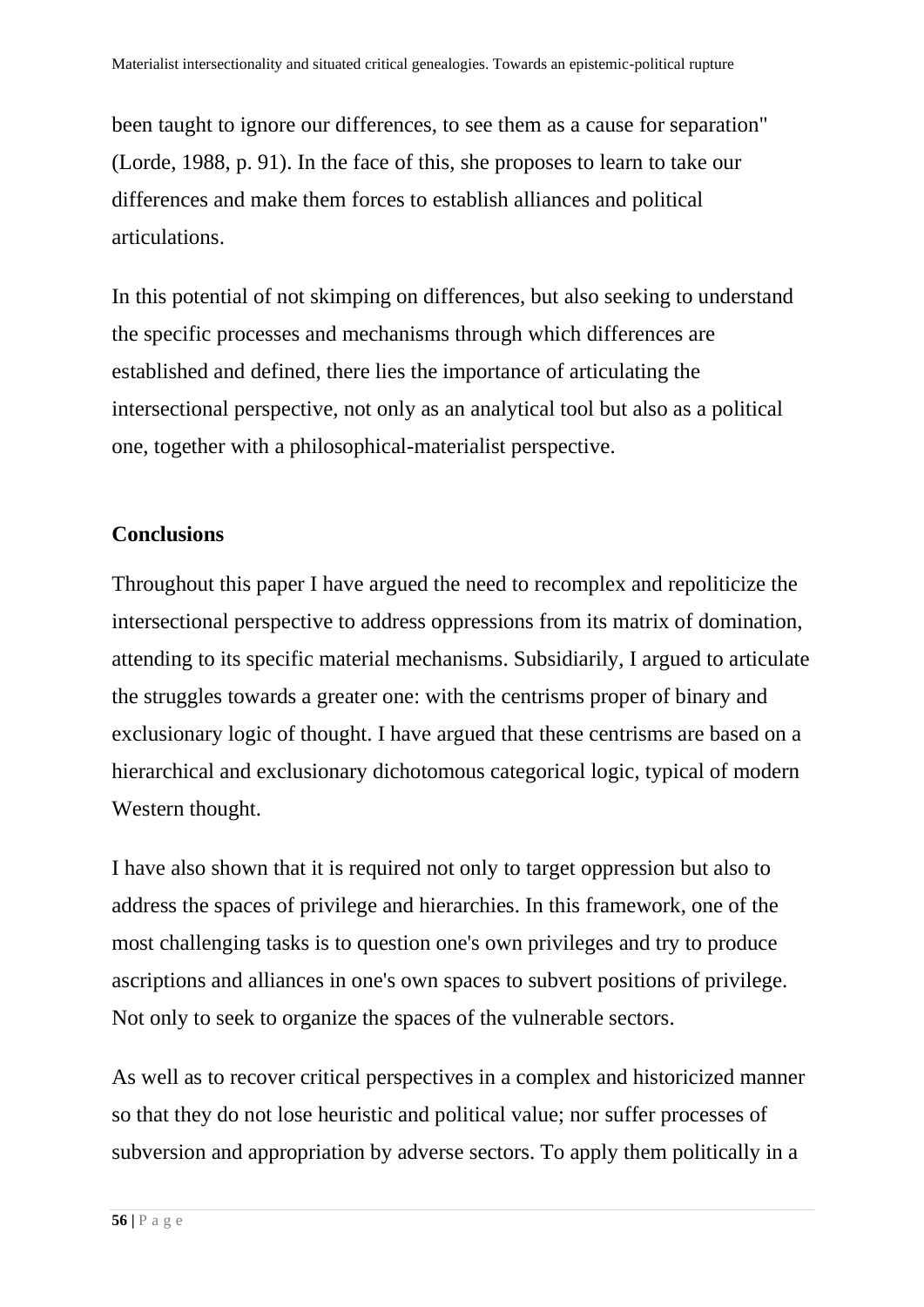creative and critical way, to promote micro-politics of resistance and daily and uninterrupted decentering in our spaces, to read productions made from the margins of the hegemonic canon, to include them in our curricula, in our quotations, translations, and discussions.

Finally, one of the invaluable contributions of recovering the intersectional praxis of black feminist activism is linked to the teaching they bequeathed us of strengthening political alliances and spaces of collective construction based on the recognition of differences. In fields as competitive and individualistic as academia, it becomes vital to return to feminist practices based on the construction of alliances to promote an engaged and less neutralized academy.

Due to the main place that ideas and theories have in material social changes, I conclude that intersectionality cannot lose its heuristic and political capacity as if it were a mere slogan, nor be complicit in the systematic exclusions of the coloniality of knowledge and academic capitalism, but it must be recovered as an *integral praxis* that engages us with real and urgent problems of our societies.

#### **Notes**

<sup>&</sup>lt;sup>i</sup>. This article is based on the conference presented on May 28, 2021 by Fabiana Parra, at the II Coloquio Internacional de Practicas lectoras en clave Interseccional y Post-colonial – CELEI (Chile). ii For further information, see: http://lainformativa.com.ar/2021/06/09/la-confederacion-mapuche-deneuquen-en-contra-de-la-frase-de-alberto-fernandez/;

https://www.perfil.com/noticias/internacional/eleonora-gosman-europeos-negros-e-indios-lamaravillosa-identidad-cultural-de-brasil.phtml; https://www.elsaltodiario.com/el-rumor-de-lasmultitudes/memoria-raices-habitar-casa-diferencia.

iii Marey, Macarena in her presentation at the Jornadas sobre la Comuna de París, en su 150° aniversario de la Comuna de París. Available at: https://www.youtube.com/watch?v=o4fTcNw\_cpQ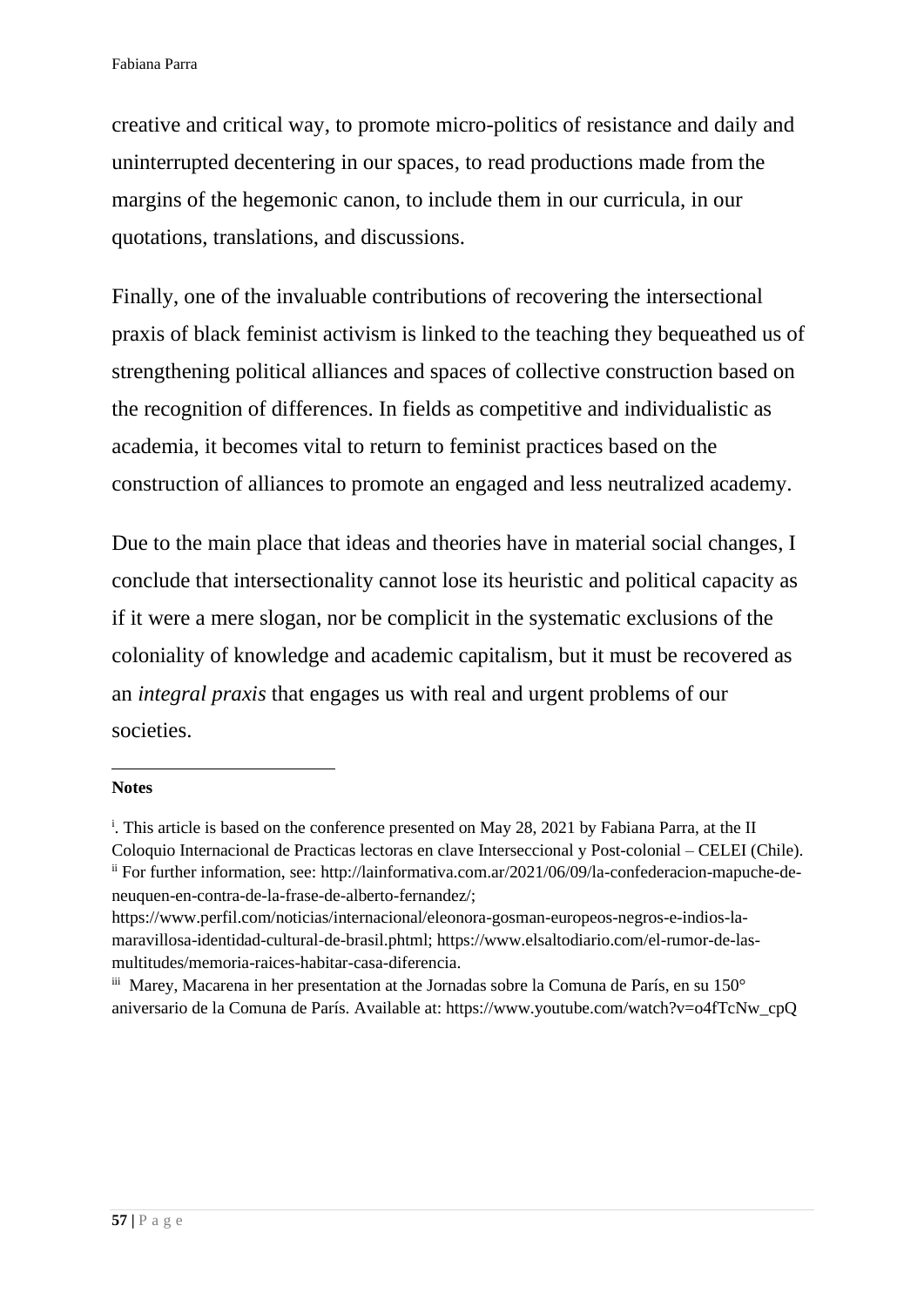#### **References**

Ahmed, Sara (2018). *Vivir una vida feminista*.[*Living a feminist life*]Barcelona: Bellaterra. Ahmed, Sara (2012). *On being included*. Durham: Duke University Press.

Ahmed, Sarah (2010). *The promise of happiness*. Duke University press: Durham.

Anzaldúa, Gloria (2016). *Borderlands/La Frontera: la nueva mestiza*. Madrid: Capitán Swing.

Arruza, Cinzia (2010). "Las peligrosas relaciones entre género y clase" en *Las sin parte. Matrimonios y divorcios entre feminismo y marxismo*, pp. 93- 115. Madrid: Izquierda Anticapitalista.

Bourdieu, P., & Wacquant, L. (2013). Symbolic capital and social classes. *Journal of classical sociology*, 13(2), 292-302.

Castro Gómez, Santiago (2019). *El tonto y los canallas. Notas para un republicanismo transmoderno*. Cali: Editorial de la Pontificia Universidad Javeriana.

Ciriza, Alejandra (2015). "Construir genealogías feministas desde el Sur: encrucijadas y tensiones". *Millcayac*. 2(3), 83-104.

Collins, Patricia. Hill. (2017). On violence, intersectionality and transversal politics. *Ethnic and Racial Studies*, 40(9), 1460-1473.

Collins, Patricia Hill. (2000). *Black feminist thought. Knowledge, Consciousness, and the Politics of Empowerment*. London: Routledge.

Crenshaw, Kimberlé (2012). Cartografiando los márgenes. Interseccionalidad, políticas identitarias, y violencia contra las mujeres de color. En Platero, L. (Ed.). *Intersecciones: cuerpos y sexualidades en la encrucijada. Temas contemporáneos* (pp. 87-122). Bellaterra. Combahee River Collective (1988). [Una declaración feminista negra. A black feminist statement]. En Moraga, C. y Castillo, A. (Comp.) *Esta puente mi espalda* (pp. 172-184). ISM. Davis, Angela (1981). *Women, race and class*. London: The Women's press.

De Lauretis, Teresa (1993). "Sujetos excéntricos: la teoría feminista y la conciencia histórica" en *De mujer a género*; Cangiano, C. y Dubois, L. (comps.) Buenos Aires: CEAL., pp. 73- 163.

Espinosa Miñoso, Yuderkys (2019). Hacer genealogía de la experiencia: el método hacia una crítica a la colonialidad de la Razón feminista desde la experiencia histórica en América Latina. *Revista Direito e Praxis*. 10(3), 2007-2032. doi: [http://dx.doi.org/10.1590/2179-](http://dx.doi.org/10.1590/2179-8966/2019/43881) [8966/2019/43881](http://dx.doi.org/10.1590/2179-8966/2019/43881)

Federici, Silvia (2010). *Calibán y La Bruja. Mujeres, cuerpo y acumulación originaria*. Colección nociones comunes. Buenos Aires: Tinta Limón.

Fanon, Frantz (1962). *Piel negra, máscaras blancas*. Madrid: Akal.

Gandarias Goikoetxea, Izar (2017).¿Un neologismo a la moda?: Repensar la

interseccionalidad como herramienta para la articulación política feminista. *Investigaciones Feministas*, 8(1), 73–93. doi: [https://doi.org/10.5209/infe.54498.](https://doi.org/10.5209/infe.54498)

Grosfoguel, Ramón (2013). Racismo/sexismo epistémico, universidades occidentalizadas y los cuatro genocidios/epistemicidios del largo siglo XVI. *Tabula Rasa*. (16), 13-58.

Haraway, Donna (1993). Saberes situados: el problema de la ciencia en el feminismo y el privilegio de una perspectiva parcial. En M. C. Cangiano & L. Dubois, (Eds.). *De mujer a*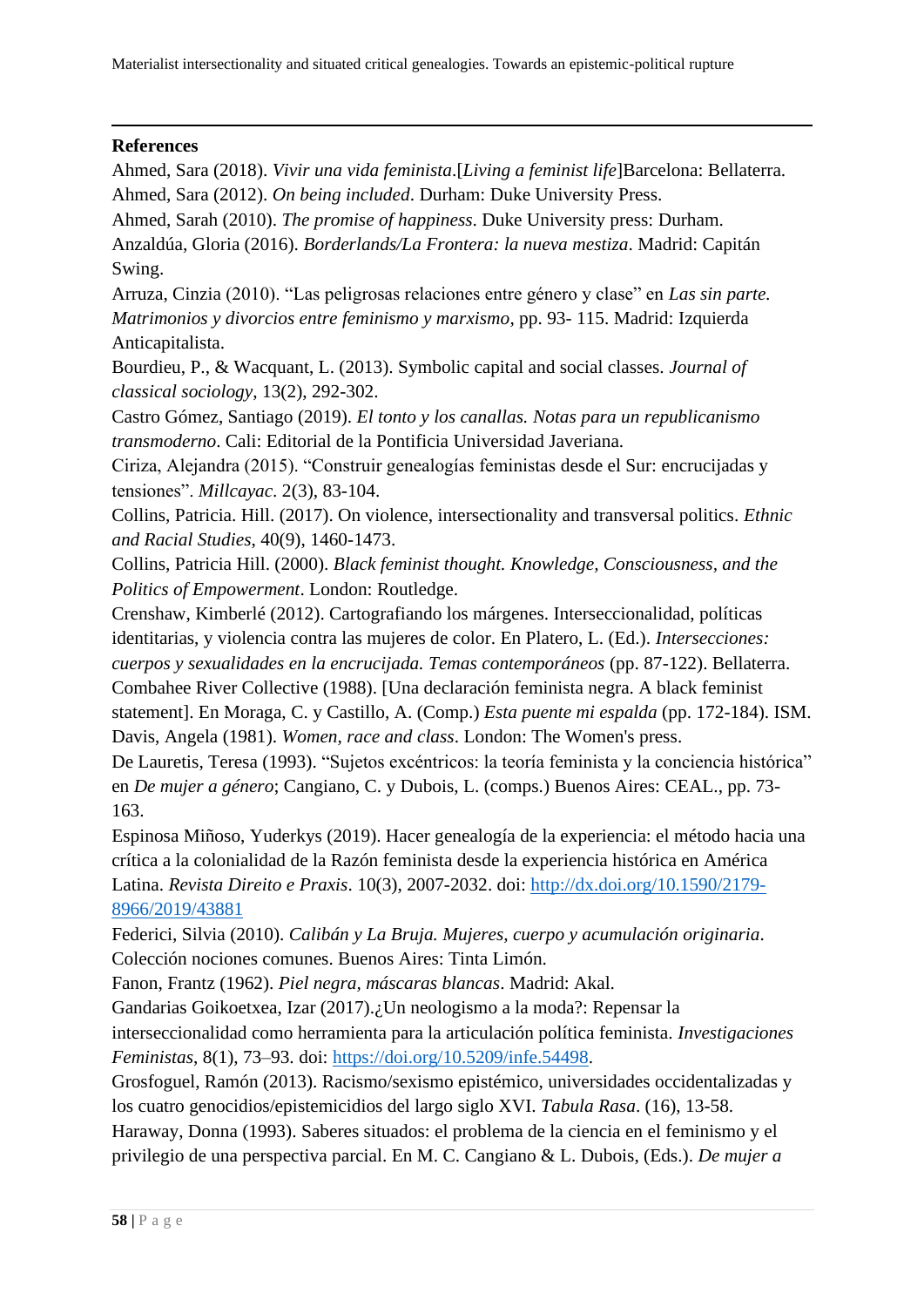*género: teoría, interpretación y práctica feminista en las ciencias sociales*, (pp.115-144). Buenos Aires: Ceal.

hooks, bell (1994) *Teaching to Transgress. Education as the Practice of freedom*. London: Routledge.

hooks, bell (2004). Mujeres negras. Dar forma a la teoría feminista. En hooks, b.; Brah A.; Sandoval, C.; Anzaldúa, G.; Levins Morales, A.; Bhavnani, K.; Coulson, M.; Alexander, J.; Mohanty, C. *Otras Inapropiables. Feminismos desde las fronteras* (pp. 33-50). Madrid: Traficantes de Sueños.

La Barbera, María Caterina (2016). Interseccionalidad, un 'concepto viajero': orígenes, desarrollo e implementación en la Unión Europea. *Interdisciplina*. 4(8), 105-122.

Levinas Morales, Aurora (2001). "Certified Organic Intellectual" en *The Latina Feminist Group, telling to Live. Latina Feminist Testimonios*: Durham.

Lorde, Audre (1988). Las herramientas del amo nunca desarmarán la casa del amo [The Master's Tools Will Never Dismantle the Master's House]. En Moraga, C. y Castillo, A. (Comp.) *Esta puente mi espalda* (pp. 89-93). ISM.

Lugones, María (2008). Colonialidad y Género. *Tabula Rasa* (9), 73-101.

Lugones, María (2021). *Peregrinajes: teorizar una coalición contra múltiples opresiones*. Buenos Aires: Del Signo.

Millán, Moira (2011). Mujer mapuche. Explotación colonial sobre el territorio corporal. En K. Bidaseca & V. Vazquel Laba (Comps.). *Feminismos y poscolonialidad. Descolonizando el feminismo desde y en América Latina,* (pp.113-122). Buenos Aires: Ed. Godot.

Mohanty, Chandra (2008) Bajo los ojos de Occidente. Academia feminista y

discursoscoloniales., En L. Suárez & A. Hernández (Eds.). *Descolonizando el feminismo: teorías y prácticas desde los márgenes*, (117-164). Madrid: Cátedra.

Nash, Jennifer (2010): On difficulty: Intersectionality as feminist labor. *The Scholar and Feminist Online*, 8(3),1-10.

Owen, D. (1995). Genealogy as examplary critique: reflections on Foucault and the imagination of the political. *International Journal of Human Resource Management*, 24(4), 489-506.

Parra, Fabiana (2019). Ideología y subjetivación desde una intervención filosófica materialista: Lectura sintomática y crítica (Tesis de posgrado). En *Memoria Académica.* Tesis presentada en Universidad Nacional de La Plata. Facultad de Humanidades y Ciencias de la Educación para optar al grado de Doctora en Filosofía. Disponible en:

<http://www.memoria.fahce.unlp.edu.ar/tesis/te.1995/te.1995.pdf>

Parra, Fabiana (2021). Crítica política del concepto occidental moderno de género desde una perspectiva feminista descolonial e interseccional. *Tabula Rasa*, 38, 247-267.

<https://doi.org/10.25058/20112742.n38.12>

Pavón-Cuéllar, David (2019). Medio siglo de lectura sintomal: el método althusseriano, su vigencia y sus extravíos en el tiempo. *Demarcaciones*, 7, 1-22. <http://doi.org/10.5281/zenodo.3464207>

Pérez, Moira (2019). Violencia epistémica: reflexiones entre lo invisible y lo ignorable. *El lugar sin límites*. (1), pp. 81- 98.